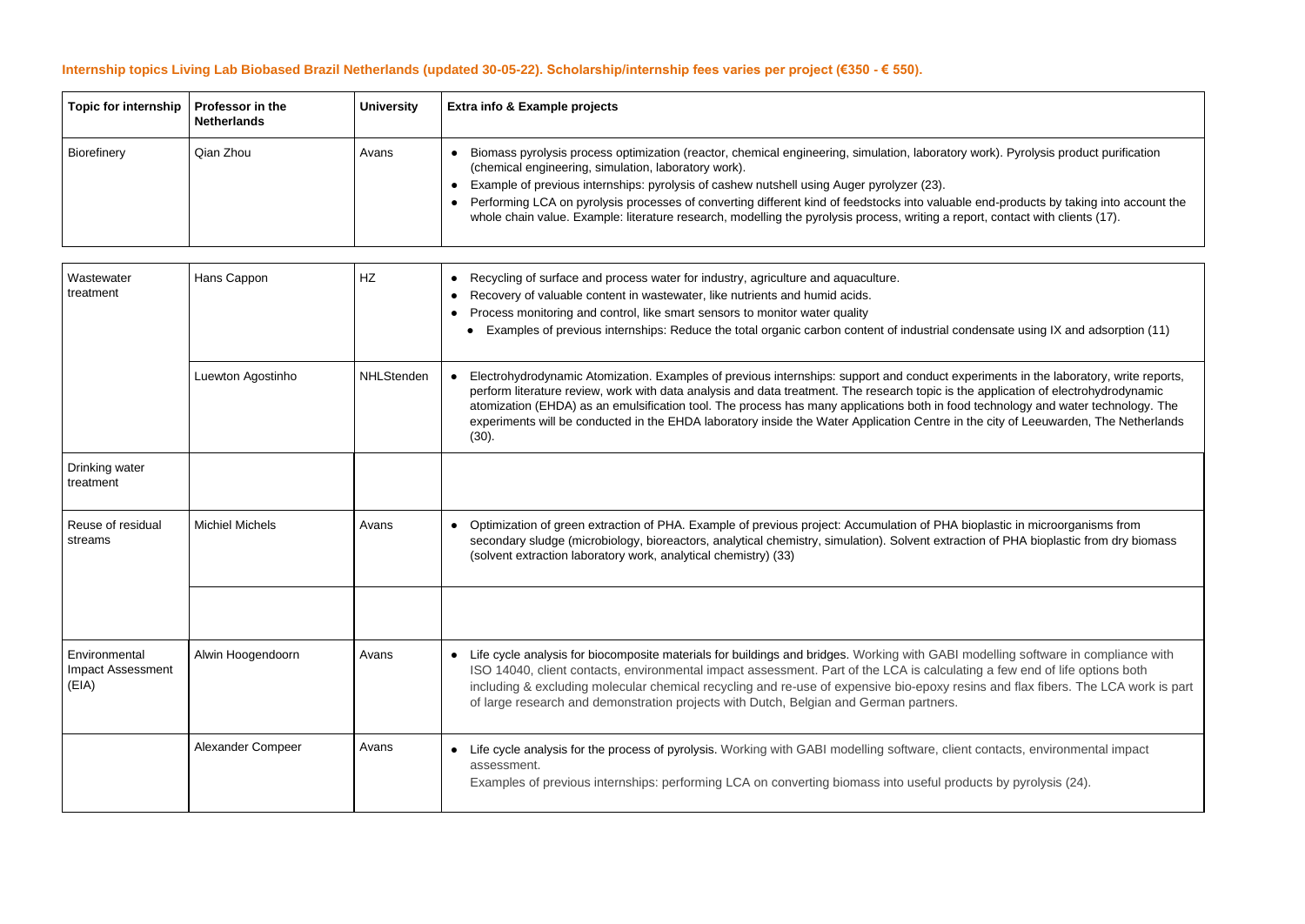| <b>Building and</b><br>Construction | John van Oorschot                        | Zuyd               |                                     | Practical research in the field of sustainable and circular building and construction, both on building as on urban scale. Running projects<br>cover sustainable material development for the construction industry, circular material application, LCA of construction materials and<br>components, architectural and technical designing, and energy efficient installations aspects. Projects are in close collaboration with<br>(inter)national partners.                                                                                                                                       |
|-------------------------------------|------------------------------------------|--------------------|-------------------------------------|-----------------------------------------------------------------------------------------------------------------------------------------------------------------------------------------------------------------------------------------------------------------------------------------------------------------------------------------------------------------------------------------------------------------------------------------------------------------------------------------------------------------------------------------------------------------------------------------------------|
| <b>Biocomposites</b>                | Rudy Folkersma                           | <b>NHL Stenden</b> |                                     | • Obtain more knowledge about biocomposites: these materials are very promising for replacement of wood, steel and concrete. Example<br>of previous projects: Depending on skills you work on either 1. Synthesis of biobased resins or 2. Processing of biocomposite materials<br>Preparing compounds based on natural fibres and a polymer - Analysing techniques; chemical and mechanical - Preparing new<br>polymers or compounds (new fibre-polymer combinations). - Cooperating in a larger project together with PhD's and researchers - Gair<br>knowdledge about the biobased economy (31). |
| <b>Advanced Materials</b>           | Gino van Strijdonck                      | Zuyd               |                                     | Nano structured coatings for energy management e.g., switchable heat blocking coatings. (Biobased) Materials for 3D printing (e.g., ligit<br>weight automotive and prostheses). Mechanical recycling. Circular product engineering. All projects are conducted with companies in<br>the laboratories of CHILL (www.chillabs.nl) situated at Chemelot, a major chemical production and research site. (16)                                                                                                                                                                                           |
| <b>Business and</b><br>Innovation   |                                          |                    |                                     |                                                                                                                                                                                                                                                                                                                                                                                                                                                                                                                                                                                                     |
| Geosciences<br>Ecosystem services   |                                          |                    |                                     |                                                                                                                                                                                                                                                                                                                                                                                                                                                                                                                                                                                                     |
| Biopolymers &<br>biomolecules       | Qian Zhou                                | Avans              |                                     | Biocarbon based biopolymer composites (polymer processing, polymer characterization). Preparing of biobased thermosets (chemistry<br>analytical chemistry, laboratory work).                                                                                                                                                                                                                                                                                                                                                                                                                        |
|                                     | Rudy Folkersma, Corinne<br>van Noordenne | <b>NHL Stenden</b> |                                     | Research of PHA's: processing, behaviour and possible application of PHA's. Example of previous projects: Preparing compounds<br>based PHA's, and other biopolymers. - Analysing techniques; studying biodegradability of these materials - Preparing new polymers or<br>compounds (combination with natural fibres based on cellulose). - Cooperating in a larger project together with PhD's and researchers<br>$(58 1-2)$                                                                                                                                                                        |
|                                     | <b>Michiel Michels</b>                   | Avans              | $\bullet$<br>$\bullet$<br>$\bullet$ | Accumulation of PHA bioplastic in microorganisms from secondary sludge (microbiology, bioreactors, analytical chemistry, simulation).<br>Solvent extraction of PHA bioplastic from dry biomass (solvent extraction laboratory work, analytical chemistry).<br>Examples of previous internships: optimization of green extraction of PHA (22).                                                                                                                                                                                                                                                       |
|                                     | Gino van Strijdonck                      | Zuyd               | $\bullet$                           | Polymer processing (3D printing). Polymeric materials. The project is conducted by a project group consisting of students,<br>researchers/lecturers and experiences professionals in the Chemelot Innovation and Learning Labs (www.chillabs.nl) situated at the<br>Brightlands Chemelot Campus an international hotspot in Chemistry and Materials Research 16).                                                                                                                                                                                                                                   |
|                                     | Chiara Franchi                           | Avans              | $\bullet$                           | Biodegradation of (bio)polymers, for more information, see here.                                                                                                                                                                                                                                                                                                                                                                                                                                                                                                                                    |
|                                     | Wim Gakeer                               | Avans              |                                     | ❖ Supercritical Carbon dioxide and cotton dyeing (6 months, starting September 2022). The traditional way of dyeing cotton uses a large<br>amount of fresh water and energy. A water-free dyeing process with SuperCritical Carbon dioxide (SCC) will save energy and lower the<br>environmental pollution from waste water. In this project you will perform experiments with a SCC pilot plant to develop a SCC-dyeing<br>process for indigo to cotton. This process will be implemented and tested in a commercial small scale SCC dyeing machine.                                               |

ased) Materials for 3D printing (e.g., light ects are conducted with companies in nd research site. (16)